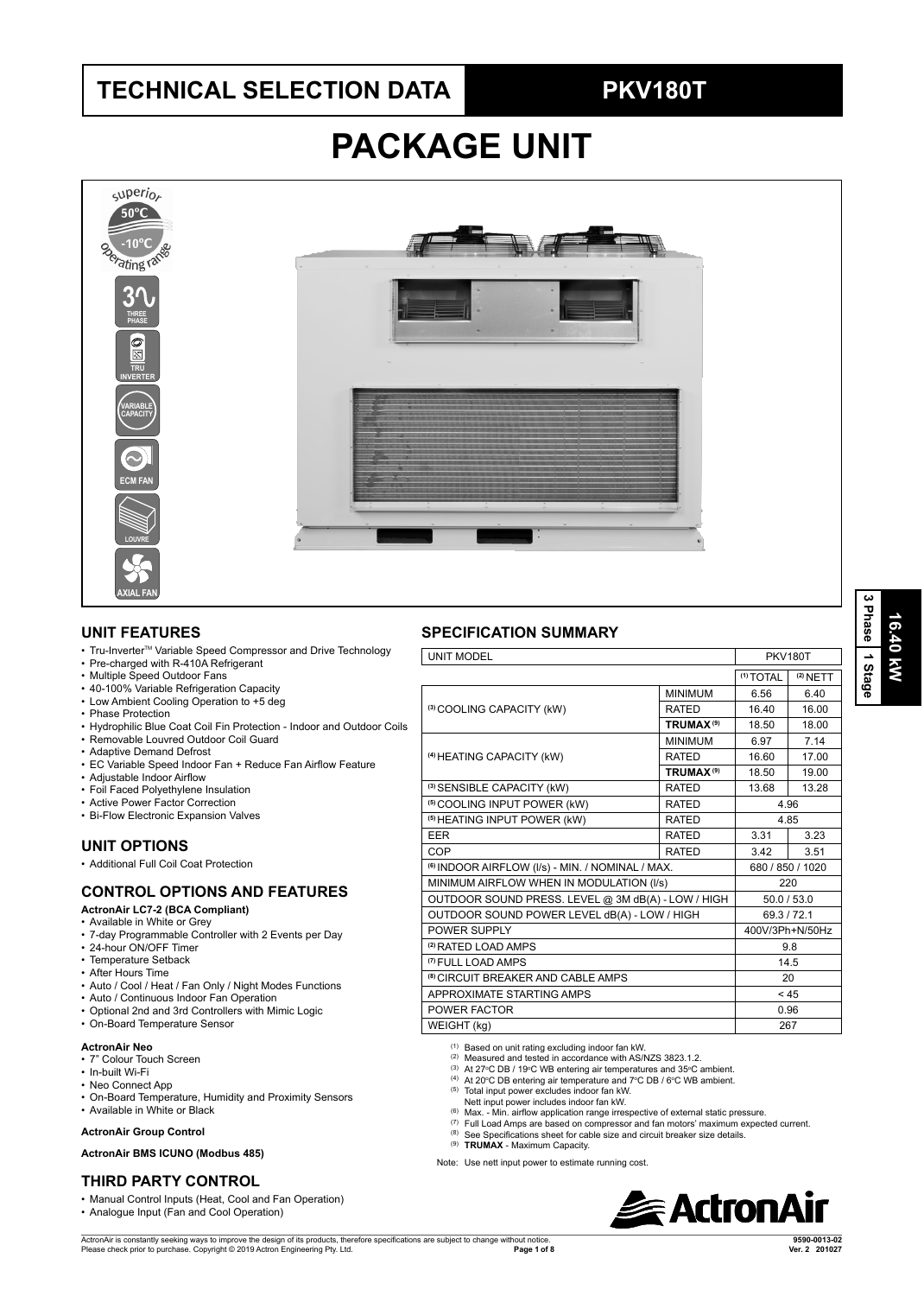## **CAPACITY SELECTION DATA PKV180T**

### **COOLING PERFORMANCE**

| <b>AIR ENTERING</b> |                 | <b>TOTAL</b>    |       | <b>TOTAL SENSIBLE CAPACITY - KW</b> |       |       |       |                                         |                    |                    |       |       |       |
|---------------------|-----------------|-----------------|-------|-------------------------------------|-------|-------|-------|-----------------------------------------|--------------------|--------------------|-------|-------|-------|
| <b>OUTDOOR</b>      | <b>INDOOR</b>   | <b>CAPACITY</b> |       |                                     |       |       |       | AT DB TEMPERATURE ONTO INDOOR COIL - °C |                    |                    |       |       |       |
| DB-°C               | $WB - C$        | kW              | 20    | 21                                  | 22    | 23    | 24    | 25                                      | 26                 | 27                 | 28    | 29    | 30    |
|                     | 16              | 16.67           | 10.81 | 11.46                               | 12.11 | 12.76 | 13.41 | 14.10                                   |                    |                    |       |       |       |
|                     | 17              | 17.20           | 10.41 | 10.93                               | 11.44 | 12.35 | 13.26 | 13.82                                   | 14.37              | 14.92              |       |       |       |
| 25                  | 18              | 17.73           | 10.02 | 10.40                               | 10.77 | 11.94 | 13.11 | 13.53                                   | 13.95              | 14.83              | 15.70 |       |       |
|                     | 19              | 18.30           | 9.83  | 10.13                               | 10.43 | 11.17 | 11.91 | 12.97                                   | 14.03              | 14.23              | 14.43 | 14.72 |       |
|                     | 20              | 18.88           | 9.63  | 9.99                                | 10.39 | 10.68 | 10.96 | 11.99                                   | 13.01              | 13.83              | 14.66 | 14.75 | 14.84 |
|                     | 21              | 19.31           |       | 9.86                                | 10.37 | 10.61 | 10.85 | 11.58                                   | 12.30              | 13.11              | 13.79 | 14.30 | 14.80 |
|                     | $\overline{22}$ | 19.75           |       |                                     | 10.35 | 10.55 | 10.74 | 11.17                                   | 11.60              | 12.39              | 12.93 | 13.85 | 14.76 |
|                     | 16              | 16.11           | 10.48 | 11.18                               | 11.88 | 12.55 | 13.23 | 13.76                                   |                    |                    |       |       |       |
|                     | 17              | 16.65           | 9.85  | 10.50                               | 11.15 | 12.07 | 13.00 | 13.50                                   | 14.00              | 14.50              |       |       |       |
|                     | $\overline{18}$ | 17.20           | 9.22  | 9.82                                | 10.43 | 11.59 | 12.76 | 13.24                                   | 13.71              | 14.15              | 14.59 |       |       |
| 30                  | 19              | 17.55           | 9.19  | 9.60                                | 10.00 | 10.79 | 11.59 | 12.72                                   | 13.84              | 13.92              | 14.00 | 14.50 |       |
|                     | 20              | 18.06           | 9.17  | 9.48                                | 9.94  | 10.26 | 10.59 | 11.63                                   | 12.68              | 13.54              | 14.12 | 14.39 | 14.67 |
|                     | 21              | 18.39           |       | 9.37                                | 9.91  | 10.24 | 10.58 | 11.29                                   | 12.00              | 12.71              | 13.36 | 13.98 | 14.60 |
|                     | $\overline{22}$ | 18.72           |       |                                     | 9.87  | 10.22 | 10.57 | 10.95                                   | 11.33              | 11.88              | 12.61 | 13.57 | 14.54 |
|                     | 16              | 15.89           | 9.97  | 10.70                               | 11.43 | 12.28 | 13.13 | 13.68                                   |                    |                    |       |       |       |
|                     | 17              | 15.86           | 9.32  | 10.02                               | 10.72 | 11.73 | 12.75 | 13.34                                   | 13.93              | $14.\overline{52}$ |       |       |       |
|                     | 18              | 15.84           | 8.67  | 9.34                                | 10.01 | 11.18 | 12.36 | 12.99                                   | 13.63              | 13.81              | 14.00 |       |       |
| 35                  | 19              | 16.40           | 8.43  | 9.04                                | 9.64  | 10.41 | 11.17 | 12.31                                   | 13.45              | 13.68              | 13.91 | 14.43 |       |
|                     | 20              | 16.99           | 8.20  | 8.89                                | 9.17  | 9.59  | 10.02 | 11.15                                   | 12.28              | 13.17              | 13.98 | 14.17 | 14.52 |
|                     | 21              | 17.41           |       | 8.73                                | 8.93  | 9.44  | 9.95  | 10.69                                   | 11.44              | 12.31              | 13.10 | 13.73 | 14.43 |
|                     | $\overline{22}$ | 17.83           |       |                                     | 8.70  | 9.29  | 9.88  | 10.23                                   | 10.59              | 11.45              | 12.23 | 13.28 | 14.34 |
|                     | 16              | 14.45           | 9.73  | 10.48                               | 11.24 | 12.04 | 12.84 | 13.44                                   |                    |                    |       |       |       |
|                     | 17              | 14.94           | 8.91  | 9.69                                | 10.48 | 11.47 | 12.45 | 13.06                                   | 13.67              | 14.29              |       |       |       |
|                     | 18              | 15.44           | 8.09  | 8.91                                | 9.73  | 10.89 | 12.06 | 12.69                                   | 13.31              | 13.66              | 14.00 |       |       |
| 40                  | 19              | 15.73           | 8.05  | 8.31                                | 8.58  | 9.71  | 10.85 | 11.94                                   | 13.03              | 13.17              | 13.77 | 14.37 |       |
|                     | 20              | 16.30           | 8.01  | 8.02                                | 8.09  | 8.87  | 9.66  | 10.87                                   | 12.07              | 12.69              | 14.09 | 14.23 | 14.47 |
|                     | $\overline{21}$ | 16.75           |       | 7.72                                | 7.84  | 8.61  | 9.38  | 10.22                                   | 11.05              | 11.85              | 13.01 | 13.64 | 14.31 |
|                     | 22              | 17.20           |       |                                     | 7.60  | 8.34  | 9.09  | 9.56                                    | 10.04              | 11.00              | 11.93 | 13.04 | 14.15 |
|                     | 16              | 13.72           | 9.40  | 10.08                               | 10.77 | 11.64 | 12.52 | 13.08                                   |                    |                    |       |       |       |
|                     | 17              | 14.12           | 8.92  | 9.46                                | 9.99  | 11.06 | 12.13 | 12.73                                   | 13.33              | 13.94              |       |       |       |
|                     | 18              | 14.51           | 8.45  | 8.83                                | 9.21  | 10.48 | 11.74 | 12.38                                   | 13.02              | 13.51              | 14.00 |       |       |
| 45                  | 19              | 14.83           | 7.93  | 8.23                                | 8.52  | 9.53  | 10.54 | 11.68                                   | 12.82              | 13.25              | 13.75 | 14.24 |       |
|                     | 20              | 15.26           | 7.42  | 7.92                                | 7.96  | 8.64  | 9.32  | 10.49                                   | 11.66              | 12.74              | 13.83 | 14.07 | 14.31 |
|                     | 21              | 15.64           |       | 7.62                                | 7.68  | 8.40  | 9.12  | 9.84                                    | 10.57              | 11.61              | 12.70 | 13.40 | 14.10 |
|                     | $\overline{22}$ | 16.02           |       |                                     | 7.41  | 8.16  | 8.91  | 9.19                                    | 9.48               | 10.47              | 11.57 | 12.73 | 13.88 |
|                     | 16              | 12.92           | 9.07  | 9.46                                | 9.85  | 11.04 | 12.22 | 12.95                                   |                    |                    |       |       |       |
|                     | 17              | 13.35           | 8.29  | 8.87                                | 9.45  | 10.65 | 11.84 | 12.57                                   | 13.30              | 14.02              |       |       |       |
| 50                  | 18              | 13.78           | 7.51  | 8.28                                | 9.05  | 10.25 | 11.46 | 12.18                                   | 12.91              | 13.17              | 13.44 |       |       |
|                     | 19              | 14.01           | 7.35  | 7.58                                | 7.81  | 9.03  | 10.26 | 11.41                                   | 12.56              | 12.89              | 13.21 | 13.54 |       |
|                     | $\overline{20}$ | 14.40           | 7.18  | 7.22                                | 7.41  | 8.25  | 9.08  | 10.24                                   | 11.40              | 12.32              | 13.23 | 13.42 | 13.60 |
|                     | 21              | 14.84           |       | 6.87                                | 7.21  | 8.02  | 8.83  | 9.55                                    | $\overline{10.26}$ | 10.98              | 12.28 | 12.92 | 13.56 |
|                     | $\overline{22}$ | 15.27           |       |                                     | 7.02  | 7.80  | 8.57  | 8.85                                    | 9.13               | 9.65               | 11.33 | 12.42 | 13.52 |

# 16.40 kW<br>3 Phase 1 Stage **3 Phase 1 Stage 16.40 kW**

| <b>HEATING PERFORMANCE</b> |       |       |       |       |       |       |       |           |       |       |
|----------------------------|-------|-------|-------|-------|-------|-------|-------|-----------|-------|-------|
| <b>WB TEMP</b><br>ON OD    |       |       |       |       |       |       |       |           |       |       |
| COIL- °C                   |       | 16    | 18    |       | 20    |       | 22    |           |       | 24    |
|                            | ΤН    | IН    | ΤН    | IΗ    | TН    | IН    | ΤН    | <b>IH</b> | ΤН    | IН    |
| $-10$                      | 10.49 | 10.07 | 10.44 | 10.03 | 10.40 | 9.98  | 10.34 | 9.93      | 10.30 | 9.88  |
| -8                         | 11.19 | 10.63 | 11.13 | 10.57 | 11.07 | 10.51 | 11.01 | 10.46     | 10.95 | 10.40 |
| -6                         | 11.90 | 11.18 | 11.82 | 11.11 | 11.76 | 11.06 | 11.73 | 11.03     | 11.68 | 10.97 |
| $-4$                       | 12.65 | 11.64 | 12.57 | 11.56 | 12.54 | 11.53 | 12.46 | 11.46     | 12.39 | 11.40 |
| $-2$                       | 13.48 | 12.00 | 13.40 | 11.92 | 13.31 | 11.84 | 13.22 | 11.76     | 13.14 | 11.70 |
| $\Omega$                   | 14.29 | 12.57 | 14.18 | 12.48 | 14.12 | 12.43 | 14.02 | 12.34     | 13.93 | 12.26 |
| 2                          | 15.09 | 13.73 | 14.97 | 13.62 | 14.85 | 13.51 | 14.75 | 13.42     | 14.64 | 13.32 |
| 4                          | 15.96 | 15.96 | 15.80 | 15.80 | 15.71 | 15.71 | 15.61 | 15.61     | 15.49 | 15.49 |
| 6                          | 16.88 | 16.88 | 16.73 | 16.73 | 16.60 | 16.60 | 16.47 | 16.47     | 16.36 | 16.36 |
| 8                          | 17.83 | 17.83 | 17.67 | 17.67 | 17.52 | 17.52 | 17.39 | 17.39     | 17.25 | 17.25 |
| 10                         | 18.81 | 18.81 | 18.65 | 18.65 | 18.48 | 18.48 | 18.34 | 18.34     | 18.19 | 18.19 |
| 12                         | 19.83 | 19.83 | 19.66 | 19.66 | 19.48 | 19.48 | 19.30 | 19.30     | 19.14 | 19.14 |
| 14                         | 20.89 | 20.89 | 20.69 | 20.69 | 20.50 | 20.50 | 20.31 | 20.31     | 20.13 | 20.13 |
| 16                         | 21.98 | 21.98 | 21.76 | 21.76 | 21.55 | 21.55 | 21.35 | 21.35     | 21.14 | 21.14 |
| 18                         | 23.11 | 23.11 | 22.87 | 22.87 | 22.64 | 22.64 | 22.40 | 22.40     | 22.18 | 22.18 |

**TH -** Total Heating Capacity (kW).

 **IH -** Integrated Heating Capacity (kW) Includes defrost losses.

| <b>AIRFLOW CORRECTION MULTIPLIER</b> |        |        |        |       |         |       |        |        |
|--------------------------------------|--------|--------|--------|-------|---------|-------|--------|--------|
| % VARIATION                          | $-20%$ | $-15%$ | $-10%$ | $-5%$ | Nominal | $+5%$ | $+10%$ | $+15%$ |
| <b>INDOOR AIRFLOW</b><br>(1/s)       | 680    | 723    | 765    | 808   | 850     | 893   | 935    | 1978   |
| TOTAL COOLING                        | 0.965  | 0.982  | 0.989  | 0.997 | 1.000   | 1.004 | 1.009  | 1.015  |
| SENSIBLE COOLING                     | 0.884  | 0.916  | 0.945  | 0.974 | 1.000   | 1.024 | 1.046  | 1.072  |
| <b>HEATING FACTOR</b>                | 0.969  | 0.976  | 0.983  | 0.991 | 1.000   | 1.011 | 1.022  | 1.033  |

### **NOTES:**

1. No allowance has been made for the effect of indoor fan motor.

2. Selection tables are based on nominal airflows.

Correction factors must be applied for selection away from these conditions.

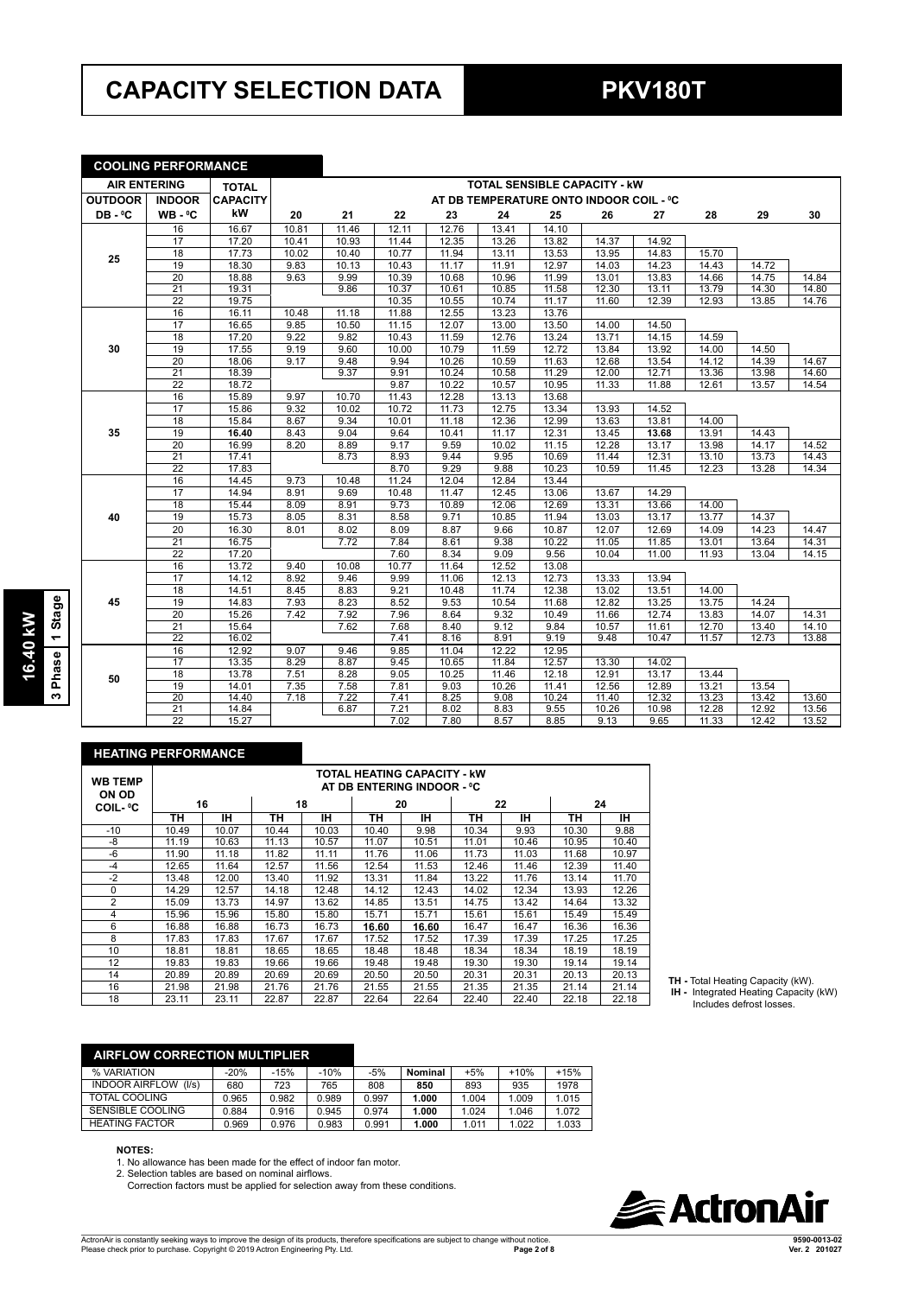### **APPLICATION RANGE (COMPRESSOR ON)**

|                |        | <b>EXTERNAL STATIC PRESSURE (Pa)</b> |       |     |       |     |       |     |       |     |                             |     |  |
|----------------|--------|--------------------------------------|-------|-----|-------|-----|-------|-----|-------|-----|-----------------------------|-----|--|
| <b>AIRFLOW</b> | 50     |                                      |       | 100 |       | 150 |       | 200 |       | 250 |                             | 300 |  |
| (I/s)          | l% PWM | w                                    | % PWM | w   | % PWM | w   | % PWM | w   | % PWM | w   | % PWM                       | W   |  |
| 680            | 50     | 191                                  | 57    | 254 | 64    | 320 | 71    | 391 | 81    | 456 |                             |     |  |
| 700            | 52     | 201                                  | 59    | 265 | 66    | 333 | 73    | 405 | 85    | 475 |                             |     |  |
| 750            | 58     | 236                                  | 65    | 303 | 72    | 372 | 79    | 445 | 93    | 524 |                             |     |  |
| 800            | 64     | 271                                  | 71    | 340 | 79    | 422 | 86    | 499 |       |     |                             |     |  |
| 850            | 71     | 315                                  | 78    | 386 | 85    | 468 | 94    | 558 |       |     |                             |     |  |
| 900            | 78     | 360                                  | 85    | 440 | 93    | 528 |       |     |       |     |                             |     |  |
| 950            | 85     | 412                                  | 93    | 499 |       |     |       |     |       |     |                             |     |  |
| 1000           | 93     | 467                                  |       |     |       |     |       |     |       |     | <b>MOTOR / BLOWER LIMIT</b> |     |  |
| 1020           | 96     | 489                                  |       |     |       |     |       |     |       |     |                             |     |  |

### **REDUCED AIRFLOW \*(COMPRESSOR OFF)**

|                 |        | <b>EXTERNAL STATIC PRESSURE (Pa)</b> |       |     |       |     |       |     |       |     |       |     |
|-----------------|--------|--------------------------------------|-------|-----|-------|-----|-------|-----|-------|-----|-------|-----|
| <b>IAIRFLOW</b> | 50     |                                      | 100   |     | 150   |     | 200   |     | 250   |     | 300   |     |
| (I/s)           | l% PWM | w                                    | % PWM | W   | % PWM | W   | % PWM | w   | % PWM | W   | % PWM | W   |
| 200             | 11     | 35                                   | 18    | 63  | 23    | 96  | 28    | 132 | 32    | 163 | 37    | 203 |
| 250             | 16     | 48                                   | 21    | 76  | 26    | 110 | 31    | 148 | 36    | 188 | 45    | 230 |
| 300             | 18     | 53                                   | 24    | 87  | 30    | 129 | 34    | 162 | 39    | 206 | 51    | 250 |
| 350             | 21     | 63                                   | 28    | 106 | 33    | 142 | 39    | 192 | 44    | 235 | 57    | 285 |
| 400             | 23     | 66                                   | 31    | 117 | 37    | 163 | 43    | 214 | 48    | 257 | 64    | 300 |
| 450             | 28     | 89                                   | 35    | 137 | 41    | 184 | 47    | 235 | 54    | 295 | 69    | 348 |
| 500             | 32     | 105                                  | 39    | 157 | 45    | 204 | 52    | 266 | 59    | 324 | 76    | 386 |
| 550             | 36     | 122                                  | 43    | 175 | 50    | 233 | 56    | 288 | 64    | 357 | 83    | 426 |
| 600             | 41     | 146                                  | 48    | 201 | 55    | 261 | 61    | 322 | 69    | 389 | 91    | 469 |

### **NOTES**

\* Reduced fan airflow is the airflow during compressor OFF operation (optional feature)

W = Indoor Fan Power, Watts

PWM = Pulse Width Modulation Setting, % PWM (Adjustable through the NEO and LC7-2 Control Interface or Outdoor Board)

| Default Fan Speed Value at 100Pa |                          |  |  |  |  |  |  |
|----------------------------------|--------------------------|--|--|--|--|--|--|
| <b>Speed</b>                     | Default PWM (adjustable) |  |  |  |  |  |  |
| High PWM $(\%)$                  | 99                       |  |  |  |  |  |  |
| Medium PWM (%)                   | 78                       |  |  |  |  |  |  |
| Low PWM $(\%)$                   | 57                       |  |  |  |  |  |  |

| <b>Indoor Fan PWM Limits</b> |    |  |  |  |  |  |  |
|------------------------------|----|--|--|--|--|--|--|
| <b>PWM High Limit</b>        | 99 |  |  |  |  |  |  |
| <b>PWM Low Limit</b>         | 50 |  |  |  |  |  |  |



**16.40 kW**

16.40 kW

**3 Phase 1 Stage**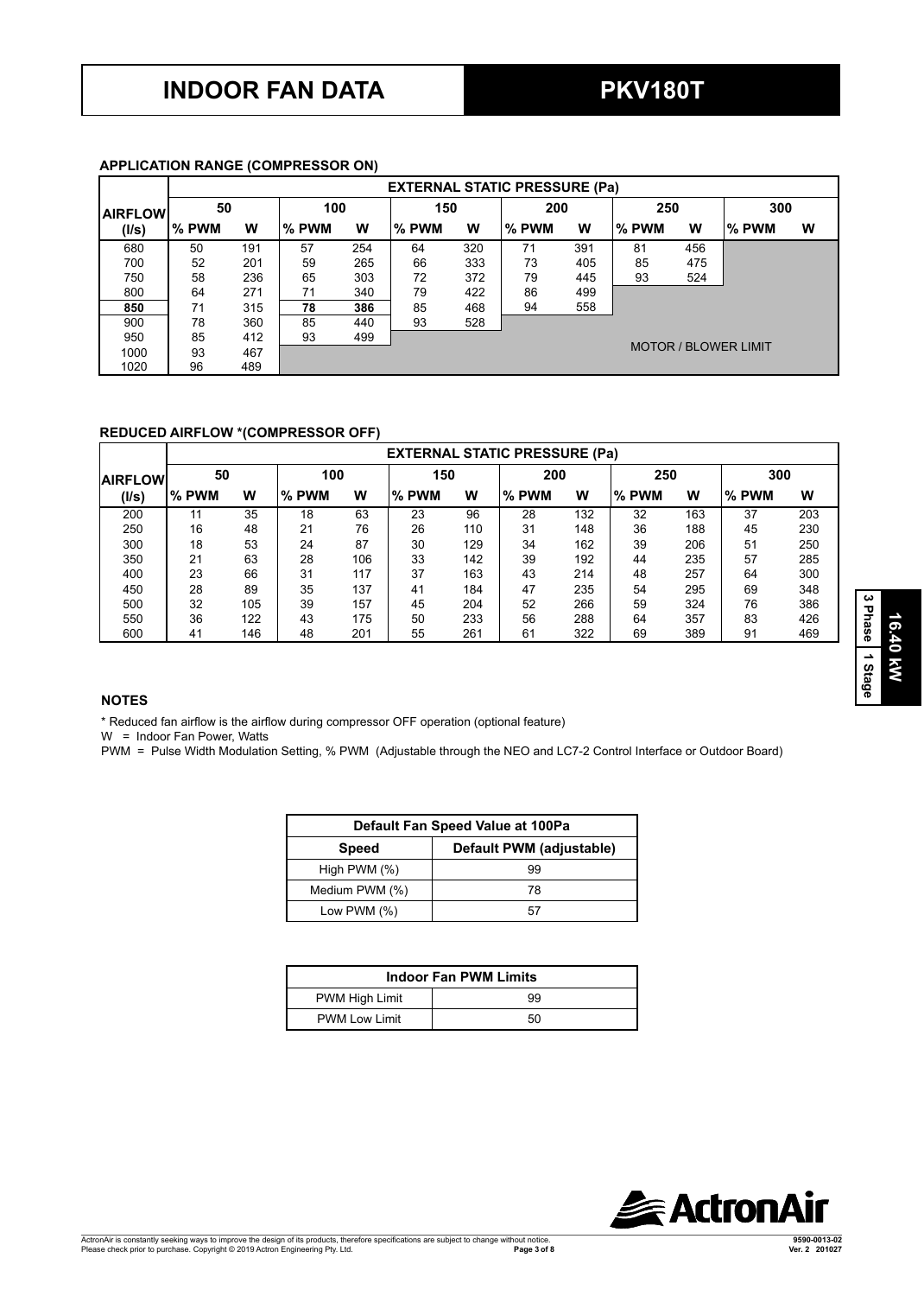## **INDOOR FAN CURVE PKV180T**

Series9

Series2 Series3 Series4 Series5 Series6 Series7

**16.40 kW 3 Phase 1 Stage**

3 Phase 1 Stage 16.40 kW



**EXTERNAL STATIC PRESSURE (Pa)** 

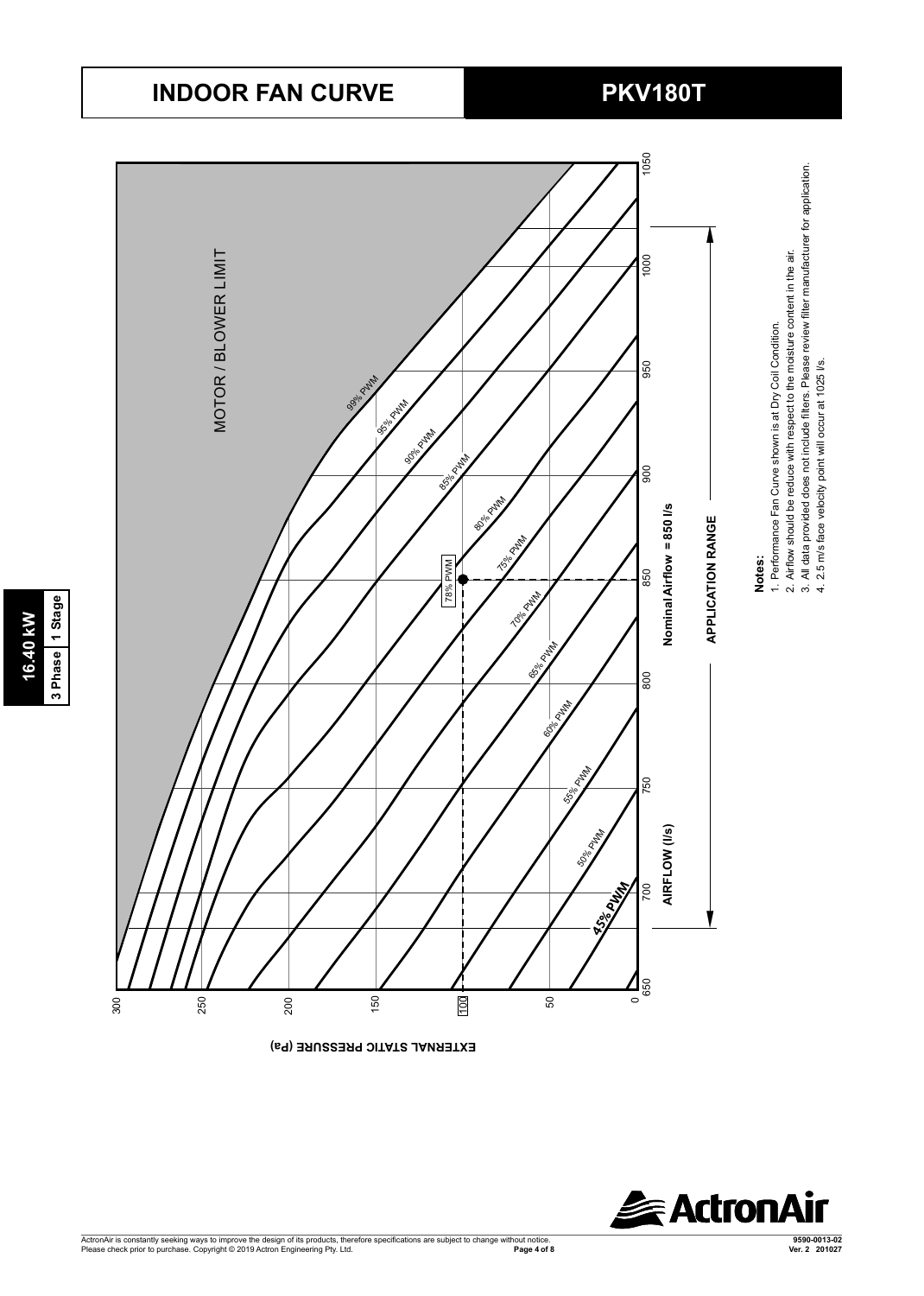## **UNIT DIMENSIONS PKV180T**



### **MINIMUM SERVICE ACCESS CLEARANCES and AIRFLOW SPACE ALLOWANCES**





**16.40 kW**

16.40 kW

**3 Phase** Phase 1 Stage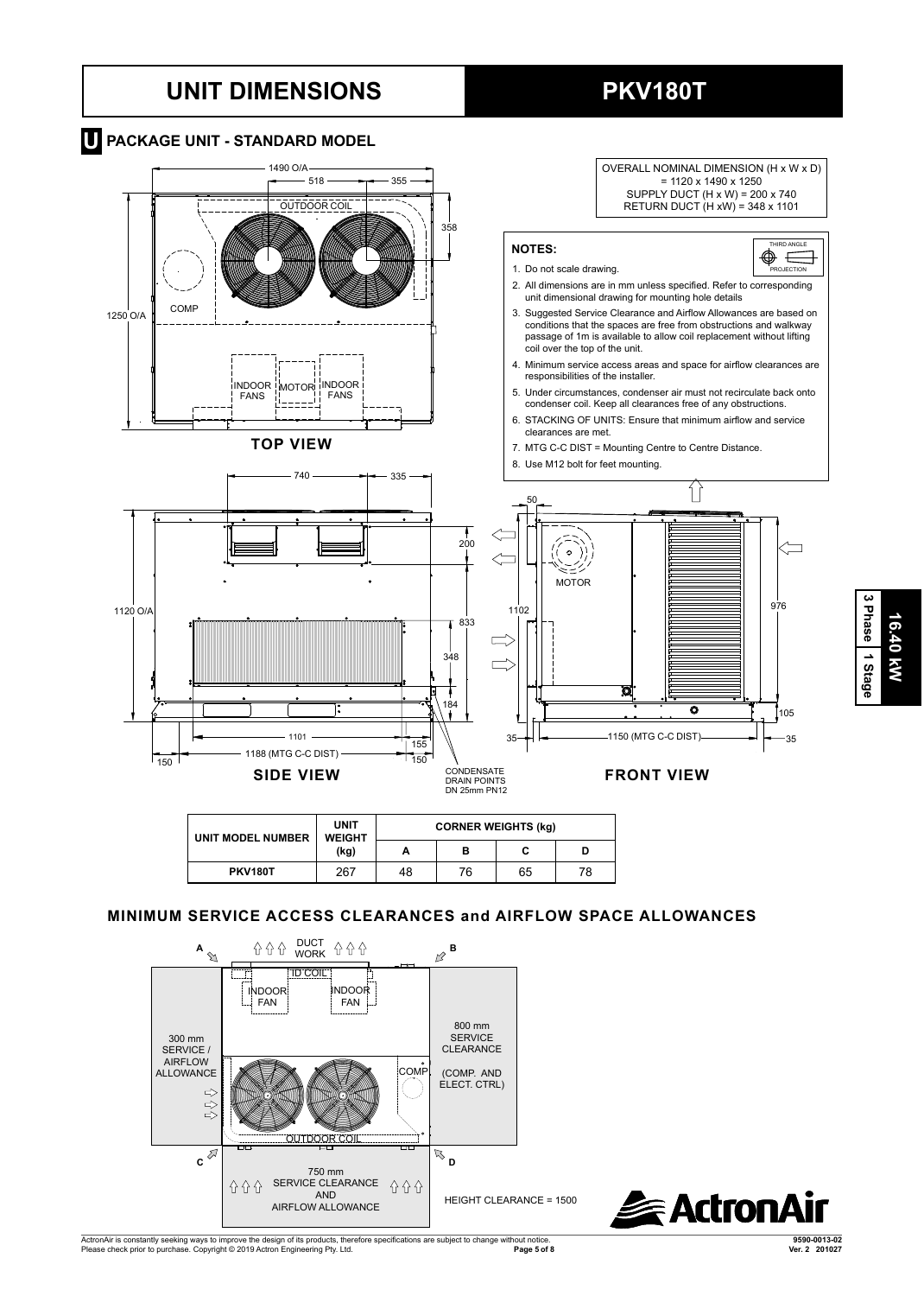### **Outdoor Radiated**

### **Sound Power**

| Fan   | Sound Power Level |      | Octave Band Centre Frequency (Hz), dB |      |      |      |      |      |  |  |  |
|-------|-------------------|------|---------------------------------------|------|------|------|------|------|--|--|--|
| Speed | dB(A)             | 125  | 250                                   | 500  | 1k   | 2k   | 4k   | 8k   |  |  |  |
| _ow   | 69.3              | 64.9 | 64.0                                  | 69.2 | 64.5 | 57.6 | 56.3 | 48.0 |  |  |  |
| High  | 72.1              | 72.7 | 71.5                                  | 71.6 | 66.2 | 61.8 | 57.8 | 48.2 |  |  |  |

### **Indoor Outlet** (SWL) **Level (SWL) Level (SWL) Level (SWL) Level (SWL) Level (SWL) Level (SWL) Level (SWL) Level (SWL) Level (SWL) Level (SWL) Level (SWL) Level (SWL) Level (SWL) Level (SWL) Lev**

## **Sound Power**

**Level (SWL)** Low 65.3 64.9 64.0 69.2 64.5 57.6 56.3 48.0 50.0 --- Low 65.3 64.9 64.0 69.2 64.5 57.6 56.3 48.0 50.0 ---

| Airflow | Airflow | Sound                |      |      |      | Octave Band Centre Frequency (Hz), dB |      |      |      |
|---------|---------|----------------------|------|------|------|---------------------------------------|------|------|------|
| Setting | l/s     | Power Level<br>dB(A) | 125  | 250  | 500  | 1k                                    | 2k   | 4k   | 8k   |
| Nominal | 850     | 71.9                 | 72.4 | 67.7 | 70.5 | 67.5                                  | 62.0 | 59.0 | 53.3 |

### **OUTDOOR RADIATED INDOOR OUTLET**





### **NOTES:**

Radiated sound power levels are based on ISO 3743-1.

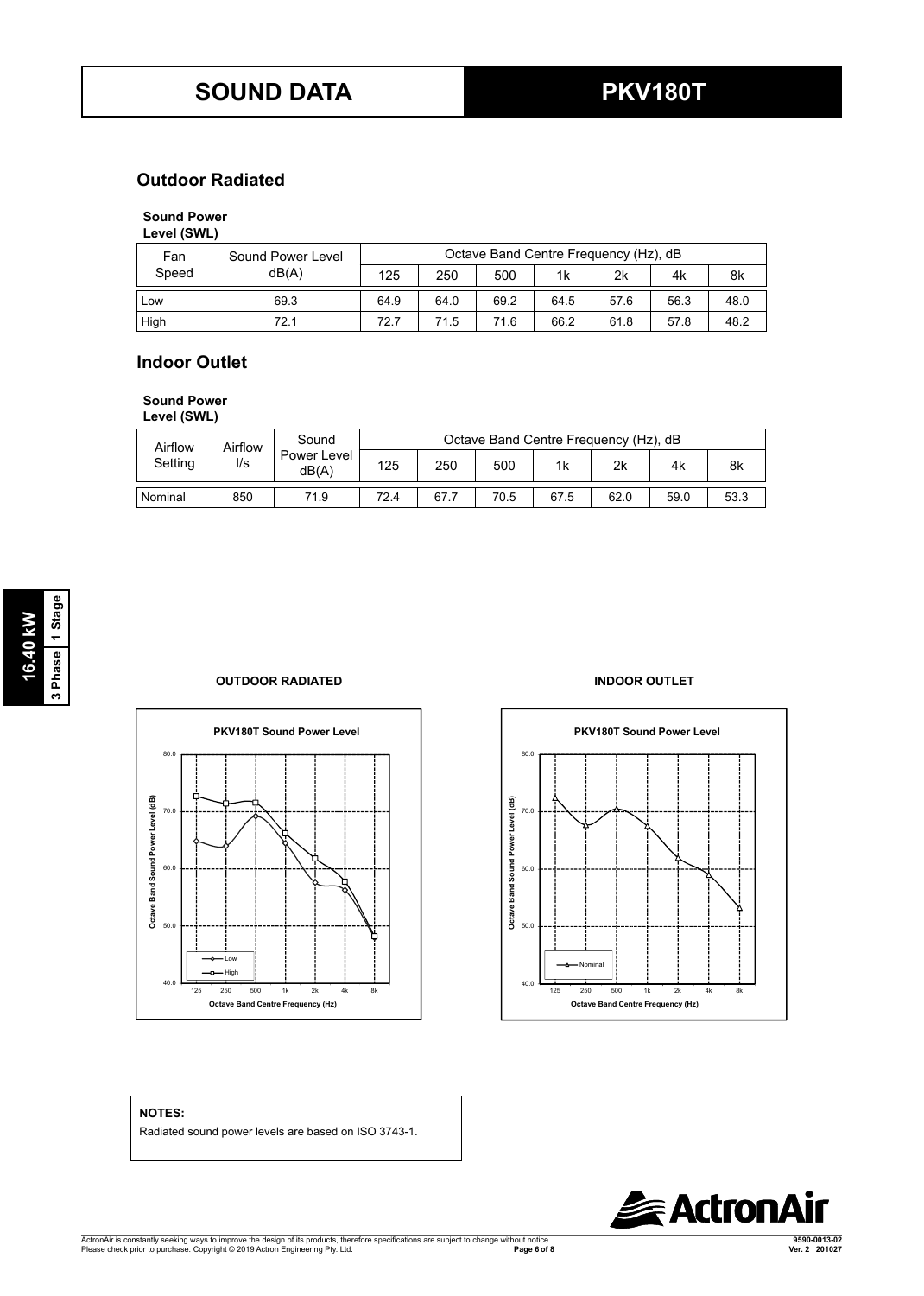## **SPECIFICATIONS PKV180T**

| <b>CONSTRUCTION</b>                                                                                   |                                              |  |  |  |  |  |  |
|-------------------------------------------------------------------------------------------------------|----------------------------------------------|--|--|--|--|--|--|
| <b>CABINET BASE</b>                                                                                   | 1.1 - 1.6 Galvanised Steel                   |  |  |  |  |  |  |
| <b>CABINET TOP AND SIDES</b>                                                                          | 0.9 - 1.1 mm Galvanised Steel                |  |  |  |  |  |  |
| <b>SURFACE FINISH</b>                                                                                 | 65 µ Baked Polyester Powder Coat             |  |  |  |  |  |  |
| <b>INSULATION</b>                                                                                     |                                              |  |  |  |  |  |  |
| <b>TYPE</b>                                                                                           | Foil Faced Polyethylene                      |  |  |  |  |  |  |
| <b>ELECTRICAL</b>                                                                                     |                                              |  |  |  |  |  |  |
| POWER SUPPLY - 50 Hz                                                                                  | 400 Volts x 3 Phase + N                      |  |  |  |  |  |  |
| VOLTAGE RANGE (min - max)                                                                             | 380 V - 440 V                                |  |  |  |  |  |  |
| FULL LOAD AMPS* - (L1 / L2 / L3)                                                                      | 12.1 / 14.5 / 10.7                           |  |  |  |  |  |  |
| <b>RATED LOAD AMPS**</b>                                                                              | 98                                           |  |  |  |  |  |  |
| APPROXIMATE STARTING AMPS                                                                             | < 45.0                                       |  |  |  |  |  |  |
| <b>IP RATING</b>                                                                                      | <b>IP44</b>                                  |  |  |  |  |  |  |
| IMPORTANT - The local electricity authority may require limits on starting current and                |                                              |  |  |  |  |  |  |
| voltage drop, please check prior to purchase.                                                         |                                              |  |  |  |  |  |  |
| * Full Load Amps are based on Compressor and Fan Motor's maximum expected current.                    |                                              |  |  |  |  |  |  |
| ** Rated Load Amps are measured and tested in accordance with AS/NZS3823.1.2.                         |                                              |  |  |  |  |  |  |
| <b>CABLE SIZE and CIRCUIT BREAKER SIZE</b>                                                            |                                              |  |  |  |  |  |  |
| Suggested minimum cable size should be used as a guide only, refer to the accordance                  |                                              |  |  |  |  |  |  |
| with the latest edition of the AS/NZS 3000 "Australian/New Zealand Wiring Rules" for more<br>details. |                                              |  |  |  |  |  |  |
| CABLE SIZE (main line)                                                                                | 2.5 mm <sup>2</sup> (SUGGESTED MINIMUM)      |  |  |  |  |  |  |
| <b>CIRCUIT BREAKER SIZE</b>                                                                           | 20.0 Amps                                    |  |  |  |  |  |  |
|                                                                                                       |                                              |  |  |  |  |  |  |
| <b>OUTDOOR COIL</b>                                                                                   |                                              |  |  |  |  |  |  |
| <b>TUBE TYPE</b>                                                                                      | Copper - Rifle Bore<br>Aluminium - Wave      |  |  |  |  |  |  |
| <b>FIN TYPE</b>                                                                                       | 472                                          |  |  |  |  |  |  |
| FIN SPACING (per m)                                                                                   |                                              |  |  |  |  |  |  |
| <b>COIL COATING</b>                                                                                   | Hydrophilic Blue Coat Coil Fin<br>Protection |  |  |  |  |  |  |
|                                                                                                       |                                              |  |  |  |  |  |  |
| <b>OUTDOOR FAN</b>                                                                                    |                                              |  |  |  |  |  |  |
| NUMBER OF FANS x TYPE                                                                                 | 2 x Axial<br>5                               |  |  |  |  |  |  |
| NUMBER OF BLADES PER FAN                                                                              |                                              |  |  |  |  |  |  |
| DIAMETER (mm)<br>OUTPUT kW (each)                                                                     | 450<br>0.145                                 |  |  |  |  |  |  |
| MOTOR TYPE / DRIVE TYPE                                                                               | 6 Pole External Rotor / Direct               |  |  |  |  |  |  |
| <b>FAN SPEED CONTROL</b>                                                                              | 3 Speed via Capacitor                        |  |  |  |  |  |  |
| The standard type outdoor fans fitted to this unit will only accept 5 Pa of external static           |                                              |  |  |  |  |  |  |
| resistance.                                                                                           |                                              |  |  |  |  |  |  |
| <b>INDOOR COIL</b>                                                                                    |                                              |  |  |  |  |  |  |
| <b>TUBE TYPE</b>                                                                                      | Copper - Rifle Bore                          |  |  |  |  |  |  |
| <b>FIN TYPE</b>                                                                                       | Aluminium - Louvre                           |  |  |  |  |  |  |
| FACE AREA (m sqr)                                                                                     | 0.41                                         |  |  |  |  |  |  |
| FIN SPACING (per m)                                                                                   | 472                                          |  |  |  |  |  |  |
|                                                                                                       | Hydrophilic Blue Coat Coil Fin               |  |  |  |  |  |  |
| <b>COIL COATING</b>                                                                                   | Protection                                   |  |  |  |  |  |  |
| <b>INDOOR FAN</b>                                                                                     |                                              |  |  |  |  |  |  |
| NUMBER OF FANS x TYPE                                                                                 | 1 x Twin Deck Centrifugal EC Fan             |  |  |  |  |  |  |
| DIAMETER (mm)                                                                                         | 204 x 204                                    |  |  |  |  |  |  |
| INPUT kW (each)                                                                                       | 0.38                                         |  |  |  |  |  |  |
| MOTOR TYPE / DRIVE TYPE                                                                               | Variable Speed EC Motor / Direct             |  |  |  |  |  |  |
| FAN SPEED CONTROL                                                                                     | <b>Electronic Control</b>                    |  |  |  |  |  |  |

| <b>COMPRESSOR</b>                                                                                                                                                                   |       |                                                          |                                           |                                                           |  |
|-------------------------------------------------------------------------------------------------------------------------------------------------------------------------------------|-------|----------------------------------------------------------|-------------------------------------------|-----------------------------------------------------------|--|
| NUMBER PER UNIT x TYPE                                                                                                                                                              |       |                                                          | Tru-Inverter Variable Speed<br>Scroll / 1 |                                                           |  |
| <b>FULL LOAD AMPS</b>                                                                                                                                                               |       |                                                          | 107                                       |                                                           |  |
| <b>LOCKED ROTOR AMPS</b>                                                                                                                                                            |       |                                                          | 128.0                                     |                                                           |  |
| STARTING METHOD                                                                                                                                                                     |       |                                                          | In-built Soft Starting                    |                                                           |  |
| <b>REFRIGERATION SYSTEM</b>                                                                                                                                                         |       |                                                          |                                           |                                                           |  |
| <b>REFRIGERANT TYPE</b>                                                                                                                                                             |       |                                                          | <b>R-410A</b>                             |                                                           |  |
| <b>EXPANSION CONTROL</b>                                                                                                                                                            |       |                                                          | Direct Expansion Orifice / EEV            |                                                           |  |
| FACTORY CHARGE (grams)                                                                                                                                                              |       |                                                          | 6680                                      |                                                           |  |
| <b>PROTECTION DEVICES</b>                                                                                                                                                           |       |                                                          |                                           |                                                           |  |
| HIGH PRESSURE CUTOUT SWITCH                                                                                                                                                         |       |                                                          | Nonadjustable (Automatic Reset)           |                                                           |  |
| LOW PRESSURE CUTOUT SWITCH                                                                                                                                                          |       |                                                          | Nonadjustable (Automatic Reset)           |                                                           |  |
| <b>COMPRESSOR MOTOR TEMP.</b>                                                                                                                                                       |       |                                                          | Internal Thermal Cut-Out                  |                                                           |  |
| <b>INDOOR FAN OVERLOAD</b>                                                                                                                                                          |       |                                                          | Internal Thermal Cut-Out                  |                                                           |  |
| OUTDOOR FAN OVERLOAD                                                                                                                                                                |       |                                                          | <b>Internal Thermal Cut-Out</b>           |                                                           |  |
| <b>SUMP HEATER WATTS</b>                                                                                                                                                            |       |                                                          | 37 W during compressor off cycle          |                                                           |  |
| <b>ELECTRONIC CONTROLS</b>                                                                                                                                                          |       |                                                          |                                           |                                                           |  |
| DEFROST METHOD                                                                                                                                                                      |       |                                                          | Reverse Cycle                             |                                                           |  |
| <b>DEFROST TYPE</b>                                                                                                                                                                 |       |                                                          | <b>Adaptive Demand Defrost</b>            |                                                           |  |
| <b>CONTROL CIRCUIT BREAKER</b>                                                                                                                                                      |       |                                                          | 10.0 Amps                                 |                                                           |  |
| <b>LC7-2 FIELD CONTROL WIRING</b>                                                                                                                                                   |       |                                                          | Cat5e UTP (AWG24) Data Cable              |                                                           |  |
| <b>OPERATING RANGE</b><br>It is essential that the unit is correctly sized for the application and operates within its<br>recommended range of operating conditions as shown below. |       |                                                          |                                           |                                                           |  |
| MODE                                                                                                                                                                                | RANGE | <b>INDOOR</b><br><b>AIR INTAKE</b><br><b>TEMPERATURE</b> |                                           | <b>OUTDOOR</b><br><b>AIR INTAKE</b><br><b>TEMPERATURE</b> |  |
| Cooling                                                                                                                                                                             | Max.  | 30°C DB / 22°C WB                                        |                                           | 50°C DB                                                   |  |
|                                                                                                                                                                                     | Min   | 20°C DB / 16°C WB                                        |                                           | $5^{\circ}$ C DB                                          |  |
| Heating                                                                                                                                                                             | Max.  | $24^{\circ}$ CDB                                         |                                           | 19.5°C DB / 18°C WB                                       |  |
|                                                                                                                                                                                     |       | 16°C DB                                                  |                                           | $-15^{\circ}$ CDB                                         |  |

All return air including fresh air must have adequate filters supplied and fitted by the installing contractor. Filters must be located in accessible location between the return air grille and the unit.

ActronAir does not supply or make any provisions for return air filter.

### **UNIT COMPLIANCE**

- AS/NZS 3823.2 (MEPS)
- AS/NZS 4755.3.1 (DRM1, 2 and 3)
- AS/NZS CISPR 11, Group 1 Class A (EMC)

**3 Phase**

*<u>ActronAir</u>*